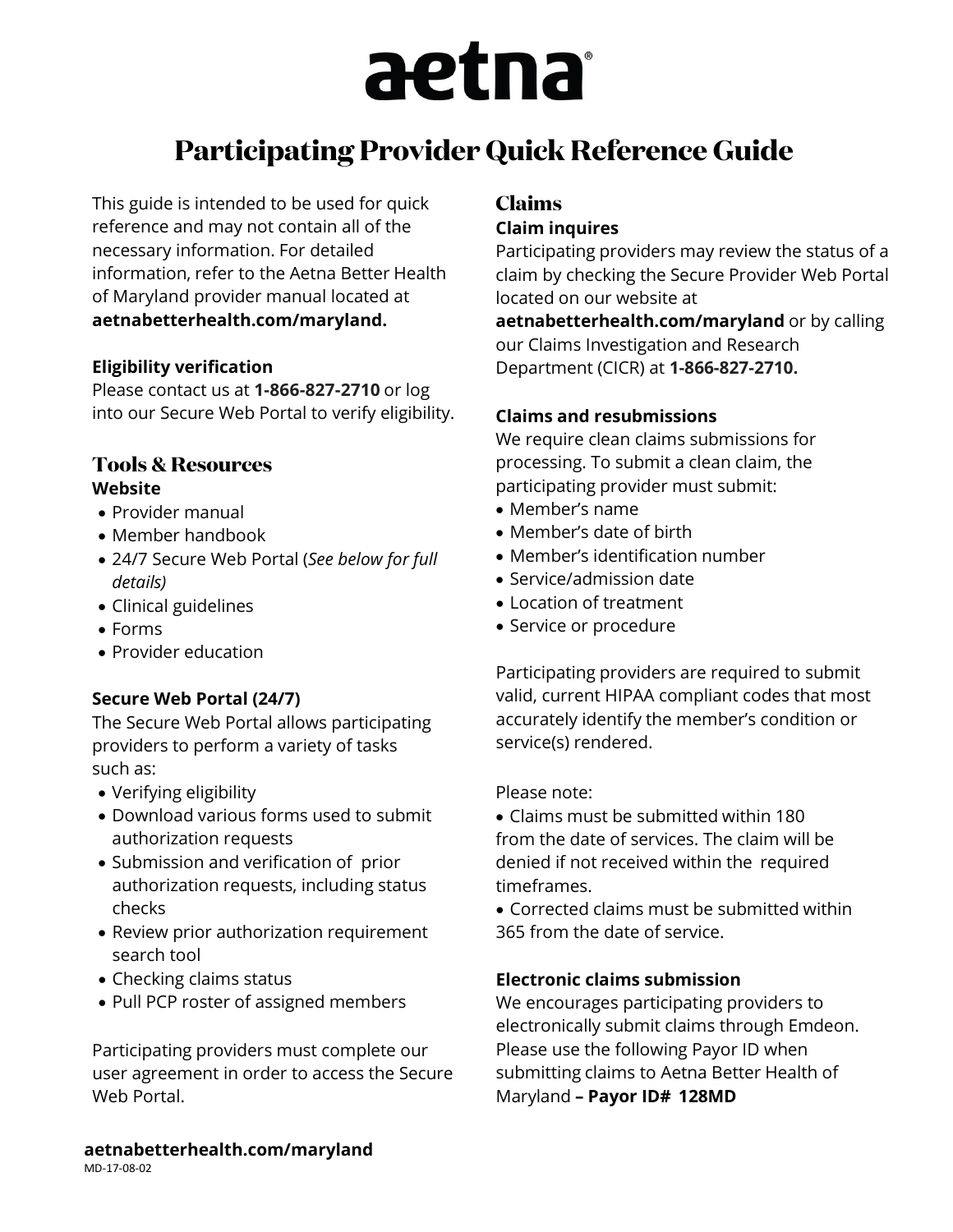For electronic resubmissions, participating providers must submit a frequency code of 7 or 8. Any claims with a frequency code of 5 will not be paid.

#### **Paper claims submissions and/or resubmissions**

Please use the following address when submitting paper claims us: Aetna Better Health of Maryland P.O. Box 61538 Phoenix, AZ 85082-1538

For resubmissions, please stamp or write one of the following on the paper claims: Resubmission, Rebill, Corrected Bill, Corrected or Rebilling

#### **Online claim status through our secure web portal**

We encourage providers to take advantage of using our secure web portal, as it is quick, convenient and can be used to determine status (and receipt of claims) for multiple claims, paper and electronic. The secure web portal is located on our website. Providers must register to use our portal. Please see Chapter 4 of the provider manual for additional details surrounding the secure web portal.

#### **Claim resubmission**

Providers may resubmit a claim that:

- Was originally denied because of missing documentation, incorrect coding, etc.
- Was incorrectly paid or denied because of processing errors

Include the following information when filing a resubmission:

• Use the resubmission form located on our website.

- An updated copy of the claim. All lines must be rebilled. A copy of the original claim (reprint or copy is acceptable).
- A copy of the remittance advice on which the claim was denied or incorrectly paid.
- Any additional documentation required.
- A brief note describing requested correction.
- Clearly label as "Resubmission" at the top of the claim in black ink and mail to appropriate claims address.

Resubmissions may not be submitted electronically. Failure to mail and accurately label the resubmission to the correct address will cause the claim to be denied as a duplicate.

Please note: Providers will receive an EOB when their disputed claim has been processed.

Providers may call our CICR Department during regular office hours to speak with a representative about their claim dispute. The CICR Department will be able to verbally acknowledge receipt of the resubmission, reconsideration and or the claim dispute. Our staff will be able to discuss, answer questions, and provide details about status.

Providers can review our secure web portal to check the status of a resubmitted/reprocessed and or adjusted claim. These claims will be noted as "Paid" in the portal. To view our portal, please click on the portal tab, which is located under the provider page, which can be found on the **[aetnabetterhealth.com/maryland.](http://www.aetnabetterhealth.com/Nevada)**

### **Prior Authorizations**

#### **How to request prior authorizations**

A prior authorization request may be submitted by:

- Submitting the request through the 24/7 secure web portal located on our website at **[aetnabetterhealth.com/maryland.](http://www.aetnabetterhealth.com/Nevada)**
- Fax the request form (form is available on our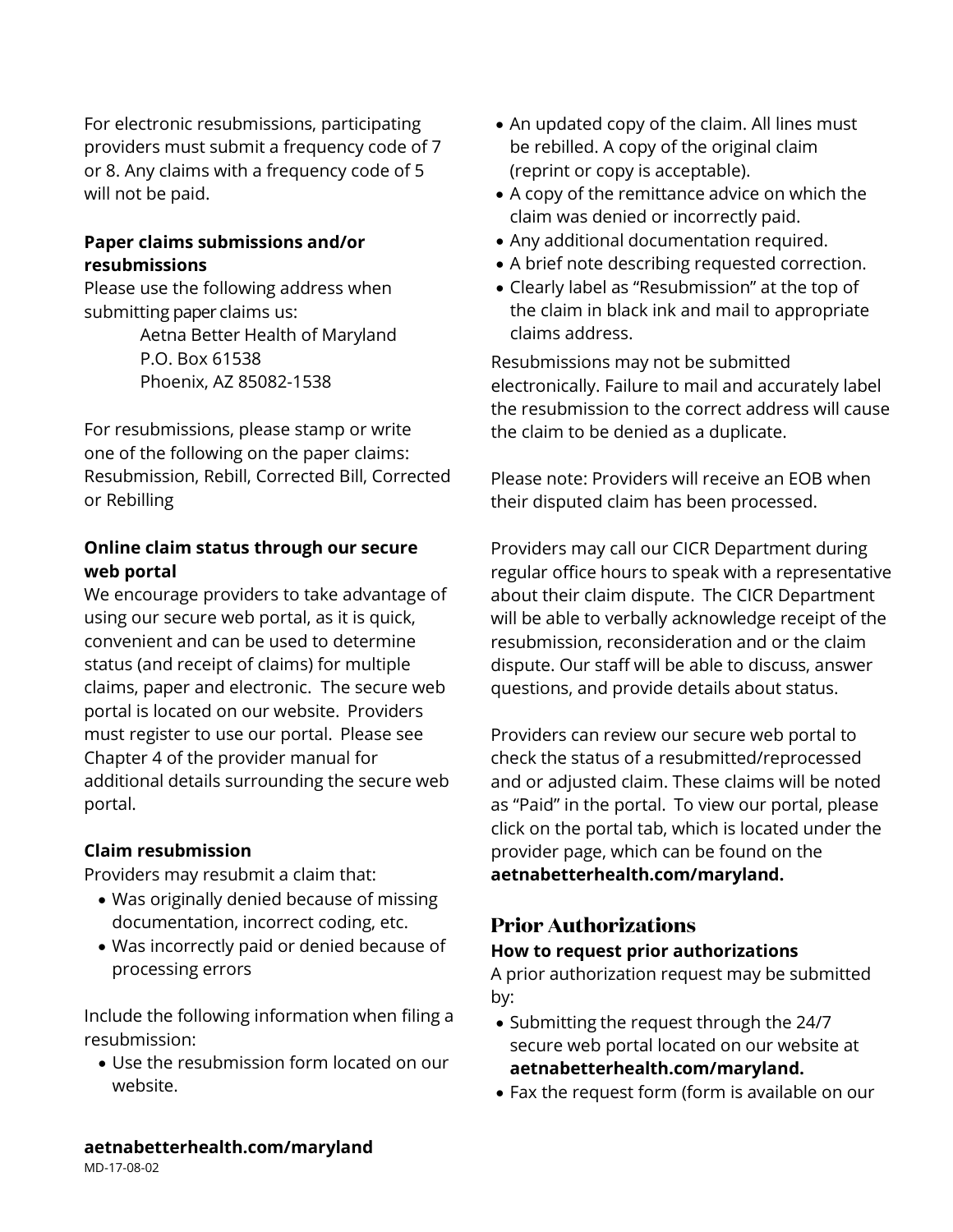website). Please use a cover sheet with the practice's correct phone and fax numbers to safeguard the protected health information and facilitate processing.

• Through our toll-free fax number - **1-855-661-1695**

To check the status of a prior authorization you submitted or to con firm that we received the request, visit the secure web portal at **[aetnabetterhealth.com/Maryland](http://www.aetnabetterhealth.com/Nevada)**, or call us at **1-866-827-2710**. The portal will allow you to check status, view history, and or email a case manager for further clarification if needed.

For further information about the secure web portal, please review chapter 4 of the provider manual. If response for nonemergency prior authorization is not received within 15 days, please contact us at **1-866-827-2710.**

#### **Requesting Prior Authorization**

When requesting prior authorization, please provide the following:

- Member's identification number
- Demographic information
- Requesting provider contact information
- Clinical notes/explanation of medical necessity
- Other treatments that have been tried
- Diagnosis and procedure codes
- Date(s) of service (DOS)

Important note:

- Emergency services do not require prior authorization; however, notification is required the same day.
- For post stabilization services, hospitals may request prior authorization by calling **1-866-827-2710.**
- All out of network services must be authorized.
- Unauthorized services will not be reimbursed and authorizations are not a guarantee of payment

| <b>Decision/Notification Requirements</b> |  |
|-------------------------------------------|--|
|                                           |  |

| Decision                    | Decision/Notification       |
|-----------------------------|-----------------------------|
| Urgent pre-service          | Forty-Eight (48) hours or   |
| approval                    | two business days from      |
|                             | receipt of request not to   |
|                             | exceed seven (7) days       |
| Urgent pre-service          | Twenty-Four (24) hours      |
| denial                      | from the date of            |
|                             | determination for           |
|                             | emergency, medically        |
|                             | related requests            |
|                             |                             |
| Non-urgent pre-             | Seven (7) calendar days     |
| service approval            | from receipt of the         |
|                             | request                     |
| Non-urgent pre-             | Seventy-two (72) hours      |
| service denial              | from the date of the        |
|                             | determination               |
|                             |                             |
|                             |                             |
| Urgent concurrent           | Twenty-four (24) hours of   |
| approval                    | receipt of request          |
|                             |                             |
| Urgent concurrent           | Twenty-four (24) hours of   |
| denial                      | receipt of request          |
| Post-service approval       | Thirty (30) calendar days   |
|                             | from receipt of the         |
|                             | request                     |
|                             |                             |
| Post-service denial         | Thirty (30) calendar days   |
|                             | from receipt of the         |
|                             | request                     |
|                             |                             |
| Termination,                | At least ten (10) calendar  |
| <b>Suspension Reduction</b> | days before the date of the |
| of Prior Authorization      | action.                     |
|                             |                             |
|                             |                             |

MD-17-08-02